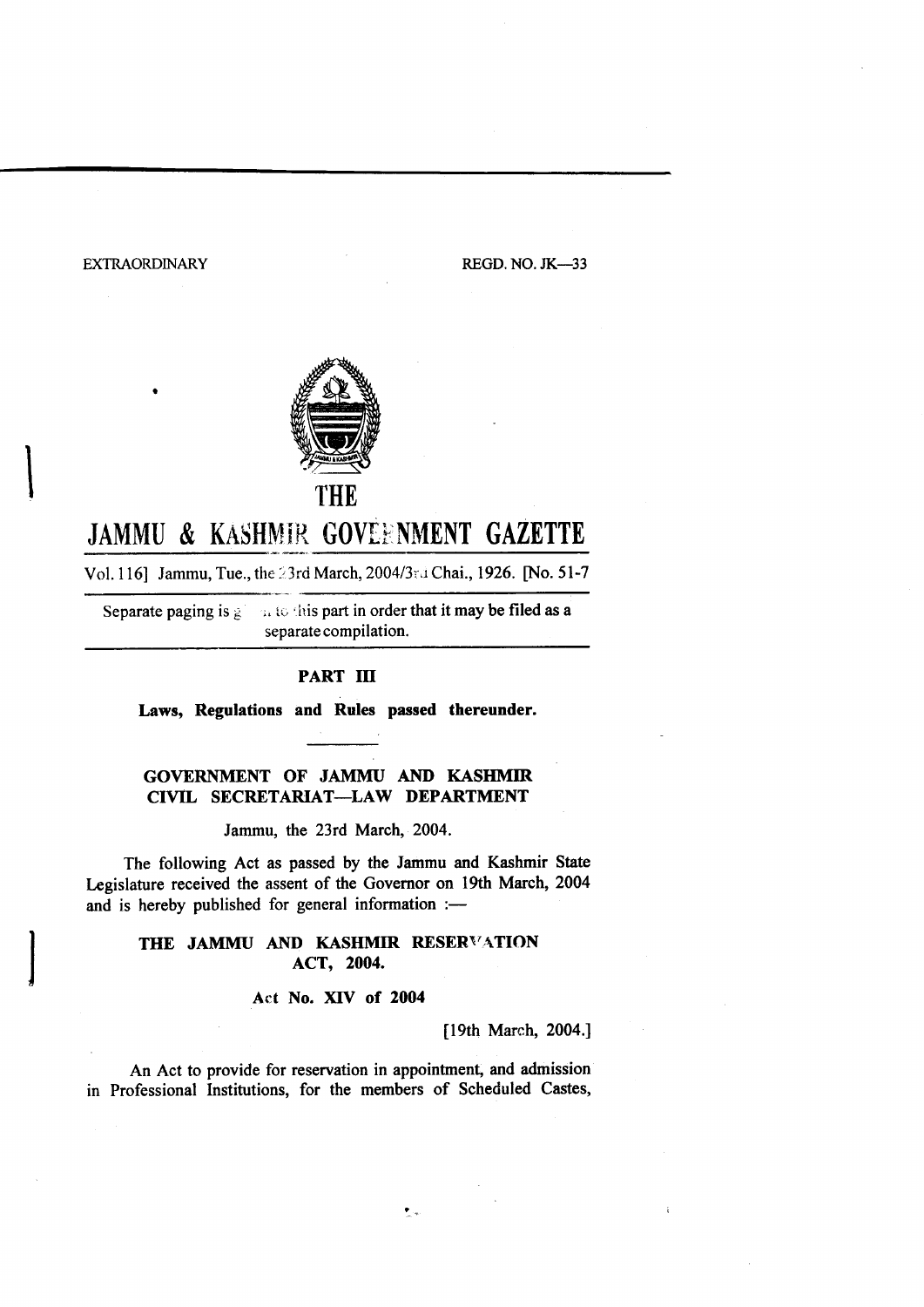### The J&K Govt. Gazette, 23rd March, 2004/3rd Chai., 1926. [No. 51-7]  $\overline{2}$

Scheduled Tribes and other socially and educationally backward classes and for matters connected therewith or incidental thereto.

Be it enacted by the State Legislature of Jammu and Kashmir in the Fifty-fifth Year of the Republic of India as follows  $:=$ 

# CHAPTER I

# PRELIMINARY

1. Short title, extent and commencement. - (1) This Act may be called the Jammu and Kashmir Reservation Act, 2004.

(2) It extends to the whole of the State of Jammu and Kashmir.

(3) It shall come into force from the date of its publication in the Government Gazette.

, the contract of the contract of the contract of  $\theta$ 

2. Definitions.---In this Act, unless the context otherwise requires,--

(a) "Act" means the Jammu and Kashmir Reservation Act, 2004;

- (b) "Appellate Authority" means the authorities prescribed under section  $17$ ;
- (c) "areas adjoining the actual line of control" means the area declared as such by the Government from time to time ;<br>(d) "available vacancies" means the vacancies, permanent or
- temporary, in any service and includes other posts under the Government, statutory authorities, autonomous bodies and Public Sector Undertakings owned and managed by the Government :
- (e) "backlog vacancies" means those reserved vacancies which remain unfilled for want of suitable candidates after two attempts in the recruitment year to. fill up those vacancies ;
- (f) "backward area" means the villages and areas declared as socially and educationally backward by the Government from time to time ;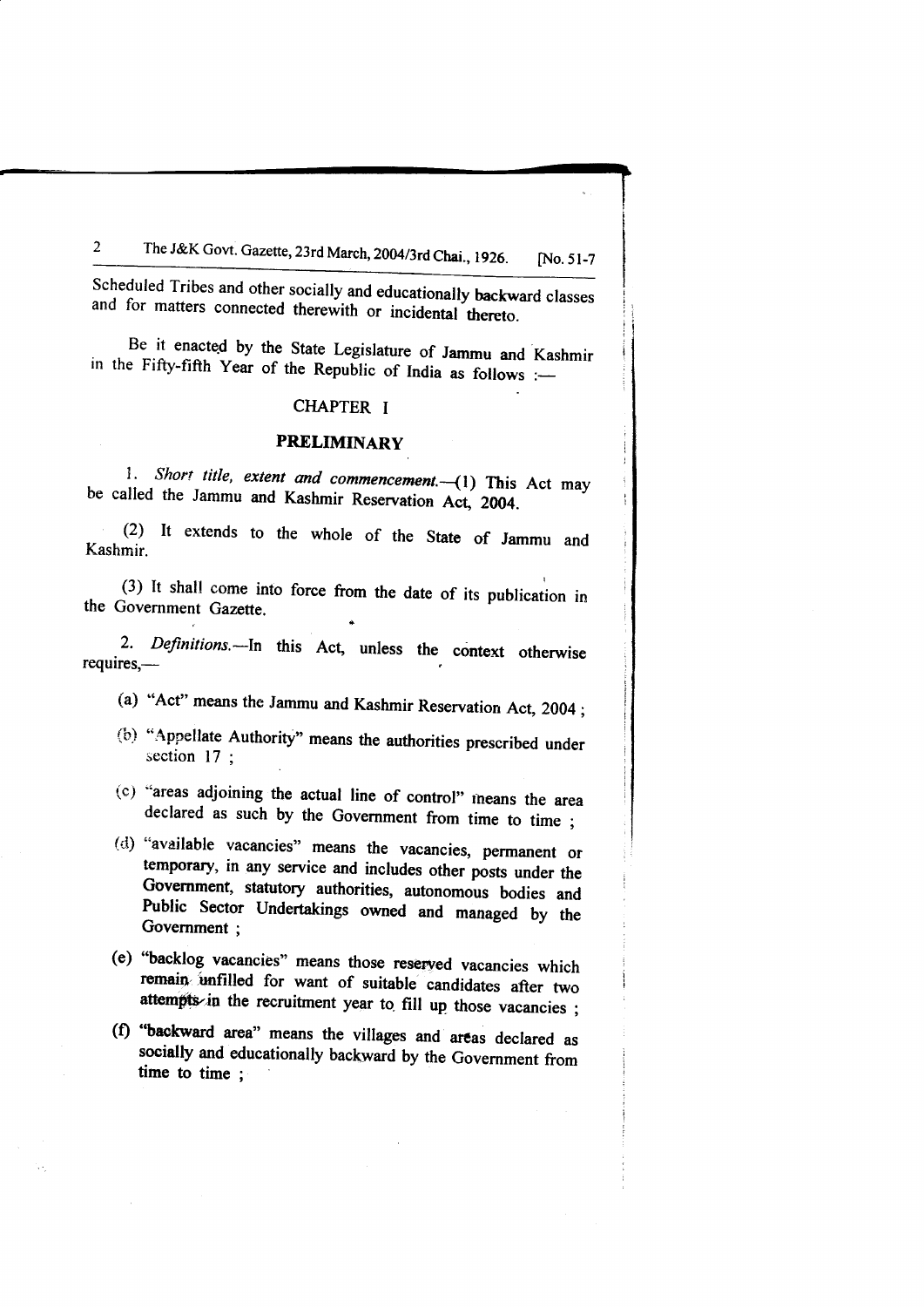No. 51-7] The J&K Govt. Gazette, 23rd March, 2004/3rd Chai., 1926.

 $(g)$  "Competent Authority" means the authority competent to issue a certificate under the Act ;

3

- (h) "Government" means the Govemment of Jammu and Kashmir ;
- (i) "prescribed" means prescribed by rules framed under the Act ;
- (i) "Professional Institutions" means the institutions notified from time to time, by the Government and shall initially include Government Medical College, Srinagar/Jammu, Government Dental College, Srinagar, Government Polytechnics, both male and female, Government College of Education and Government College of Engineering and Technology, Jammu ;
- $(k)$  "recruitment year" means the year in which the selection agencies make recommendations for appointment of candidates for a particular service or post to the appointing authorities ;
- (!) "resenred categories" means the categories for which reservation is to be made under the Act ;
- (m) "Scheduled Caste" means the castes specified in the Schedule to the Constitution (Jammu and Kashmir) Scheduled Castcs order, 1956 made by the President under clause (l) of Article 341 of the Constitution of India ;
- (n) "Scheduled Tribe" means the tribes or tribal communities or parts of or groups within tribes or tribal communities as specified in the Constitution Scheduled Tribes Order, 1989 made by the President under clause (l) of Artiele 342 of the Constituticn of India ; ,.
- (o) "socially and educationally backward classes" mean-
	- (i) the persons residing in the backward area ;
	- (ii) the penrons residing in the area adjoining Actual Line of Control ; and
	- (iii) weak and under-privileged classes (social castes), declared as such under notiffcation SRO-394 dated 5-9-1981 read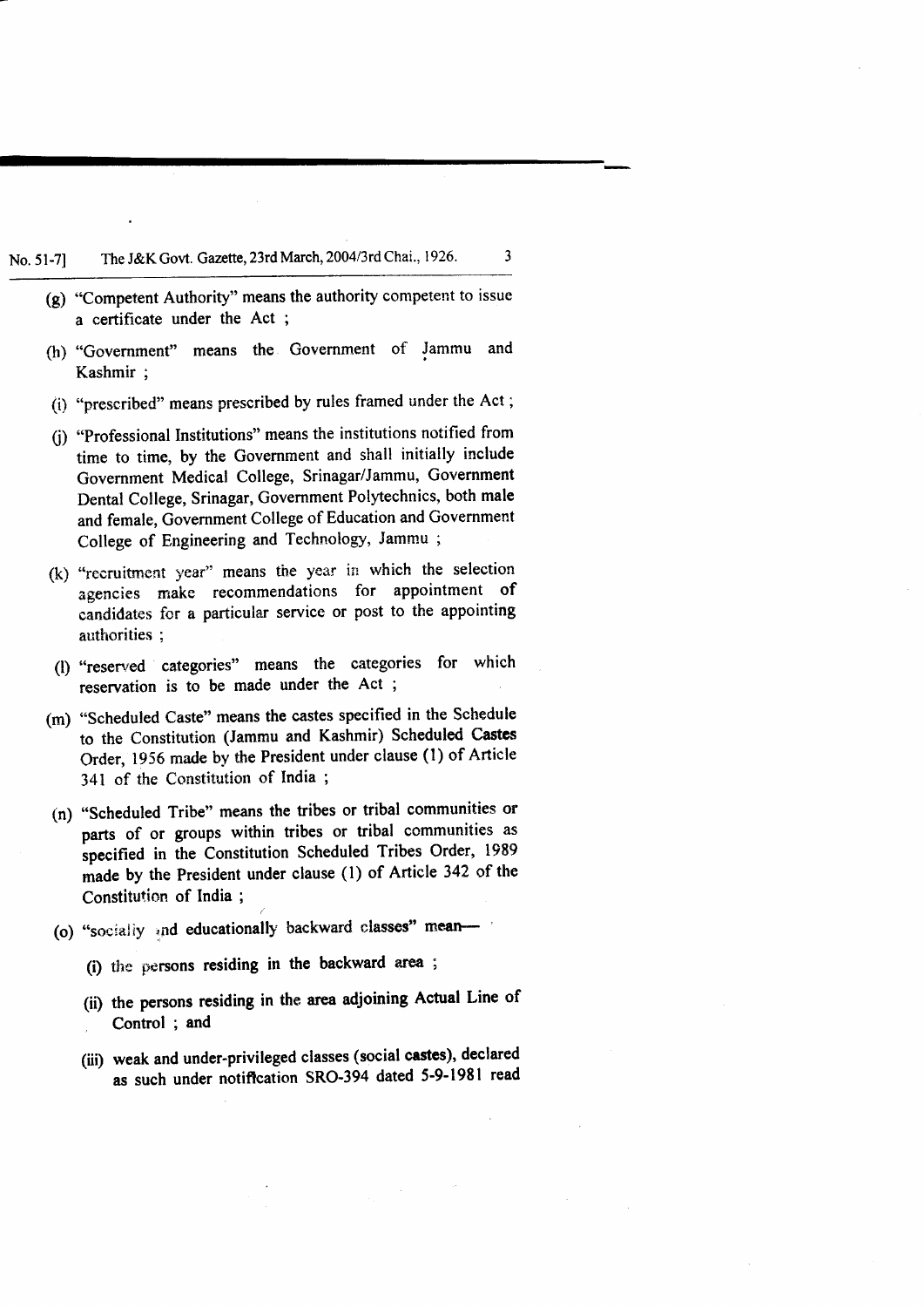The J&K Govt. Gazette, 23rd March, 2004/3rd Chai., 1926. [No. 51-7

with notification SRO-272 dated 3-7-1982 and notification SRO-271 dated 22-8-1988 as amended from time to time :

Provided that the Government may, on the recommendations of the State Backward Classes Commission, make inclusions in, and exclusion from, the said category from time to time :

Provided further that the persons specified below and their children shall be excluded from the category of 'socially and educationally backward classes'-

- (i) Governor (serving or retired) ;
- (ii) Chief Justice and Judges (serving or retired) of High Court or the Supreme Court of India ;
- (iii) Chief Minister and Ex-Chief Minister ;
- (iv) Ministers and Ex-Ministers of Cabinet rank ;
- (v) Ministers of State and Deputy Ministers having more than one term ;
- (vi) Chairman and members of Jammu and Kashmir Public Service Commission or the Union Public Service Commission;
- (vii) Members of the State Legislature (elected and nominated both) having more than one term irrespective of the period under the second term ;
- (viii) Members of All India Services ;
- (ix) any person whose annual income from all sources, determined in the prescribed manner, exceeds rupees three lacs or such amount as may be notified by the Government from time to time in accordance with the prescribed norms ; and
- $(x)$  such other persons as the Government may notify from time to time ;

4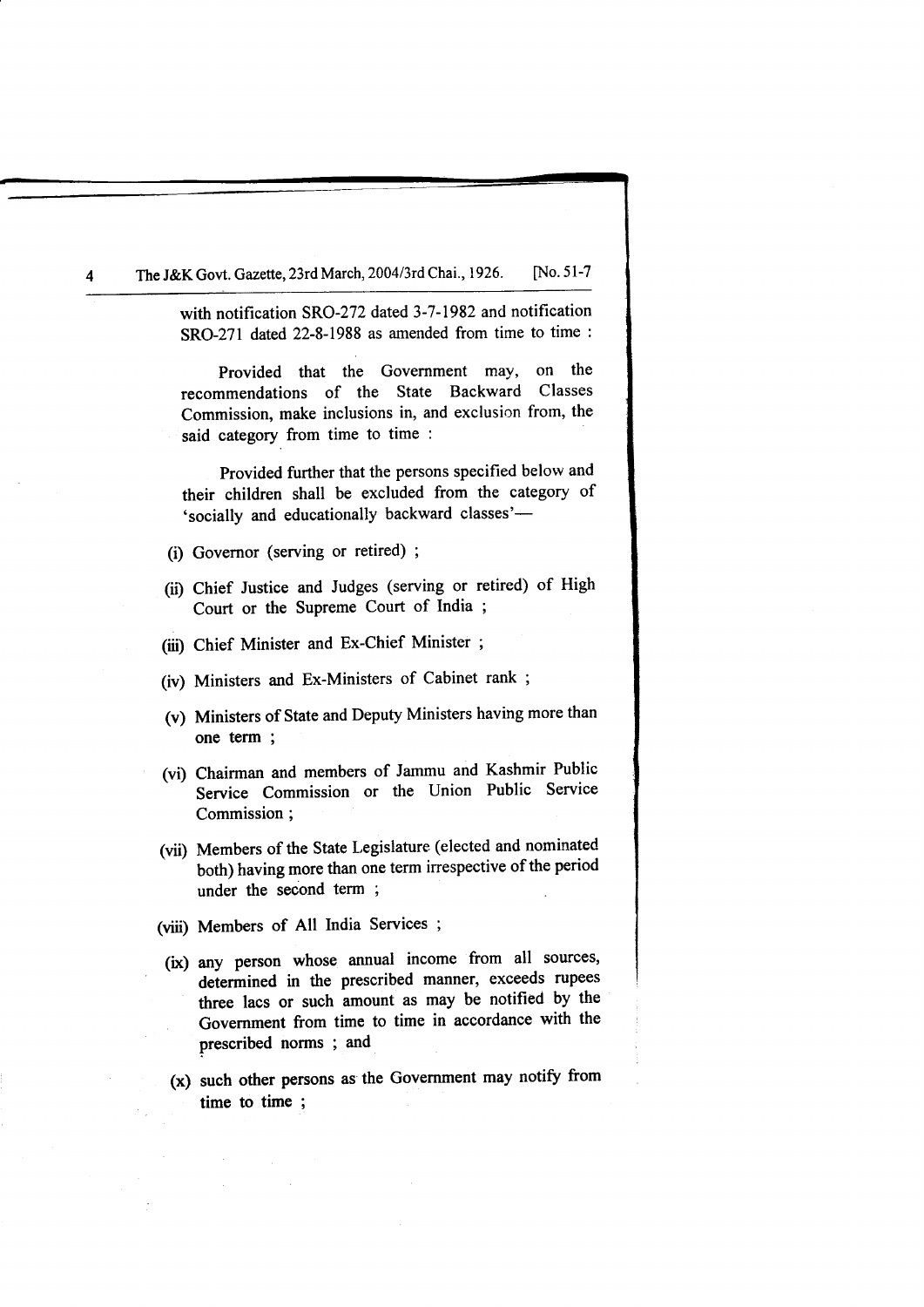# No. 51-7] The J&K Govt. Gazette, 23rd March, 2004/3rd Chai., 1926.

(p) "selection agency" means the agency, authority, Board or official committee, as the case may be, prescribed for recommending appointments or promotions or for selecting candidates for admission to professional institutions and includes the appointing authority wherever selections are made directly by such authority ;

5

(q) "weak and under-privileged classes" mean the classes declared as such under notification SRO-394 dated 5-9-1981 read with notification SRO-272 dated 3-7-1982 and notification SRO-316 dated 18-7-1984 as amended from time to time.

(2) The words 'service', 'class', 'category' and 'grade' shall have the same meaning as assigned to them in service rules in force in the State.

# CHAPTER II

# RESERVATION IN APPOINTMENT BY DIRECT RECRUITMENT

3. Reservation in appointment.--Except as otherwise provided hereinafter, available vacancies to the extent as may be notified by the Government from time to time shall be reserved for appointment by direct recruitment from amongst the persons belonging to :-

- (a) Scheduled castes and the scheduled Tribes which shall not exceed the ratio and proportion as the population of each such category bears to the total population of the State as per the latest available census ; and
- (b) socially and educationally backward classes :

Provided that the total percentage of reservation shall in no case exceed  $50\%$ :

Provided further that the Government shall exclude the services and posts, which, on account of their nature and duties are such as call for highest level of intelligence, skill and excellence, from operation of the Act.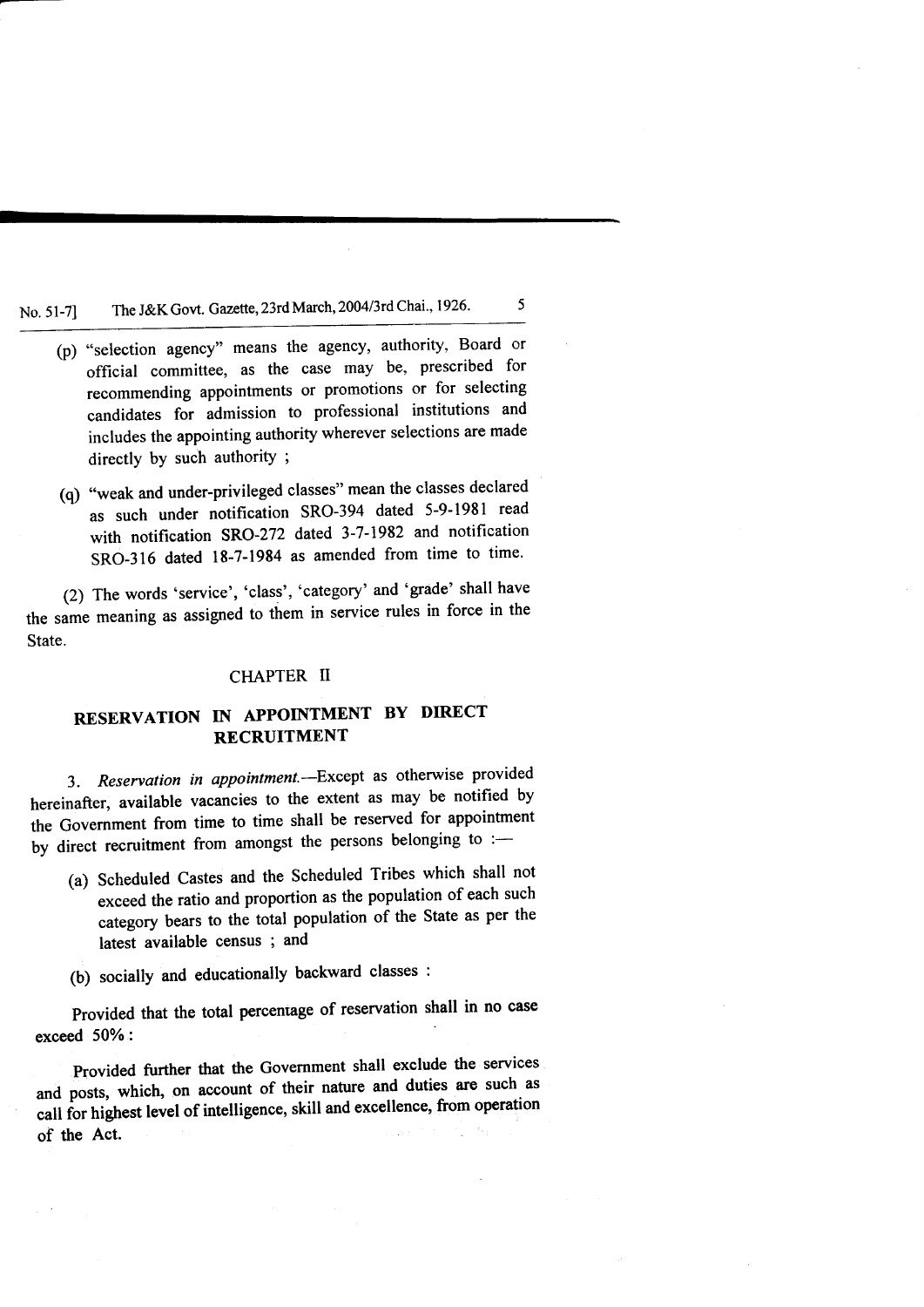#### 6 The J&K Govt. Gazette, 23rd March, 2004/3rd Chai., 1926. [No. 51-7]

4. Reservation not to bar appointment in open merit.—Nothing contained in section 3 shall prevent the appointment of any person belonging to any reserved category against unreserved vacancy on the basis of his merit and such appointment shall not result in reduction in the number of posts reserved for that category.

5. Vacancies to be carried forward. $\left(\begin{array}{cc}1\end{array}\right)$  Subject to the provisions hereinafter contained, if a sufficient number of candidates is not available from any reserved category during a recruitment process, the posts shall remain vacant and shall be carried forward to the next recruitment process :

Provided that nothing herein contained shall prevent launching of a special drive by a selection agency to fill the carried forward vacancies by inviting applications exclusively from persons belonging to such category.

(2) If in the first attempt of recruitment, suitable candidates are not available, second attempt may be made in the same recruitment year and if even then suitable candidates are not available, the vacancies shall be treated as backlog vacancies.

(3) In subsequent year, when recruitment is made for reserved vacancies, the backlog vacancies shall also be notified :

Provided that the total number of reserved vacancies including backlog vacancies shall not exceed the percentage reserved for such categories.

(a) The reserved vacancies remaining unfilled for a period exceeding three years shall be treated as dereserved.

### CHAPTER III

# RESERVATION IN GOVERNMENT SERVICE (BY PROMOTION)

6. Reservation in promotions.-Except as otherwise provided in the Act, available vacancies to the extent as may be notified by the Government from time to time, shall be reserved in any service, class, category or grade carrying a pay scale the maximum of which does not exceed the pay scale of the post of Deputy Secretary to Government, for promotion from amongst the persons belonging to the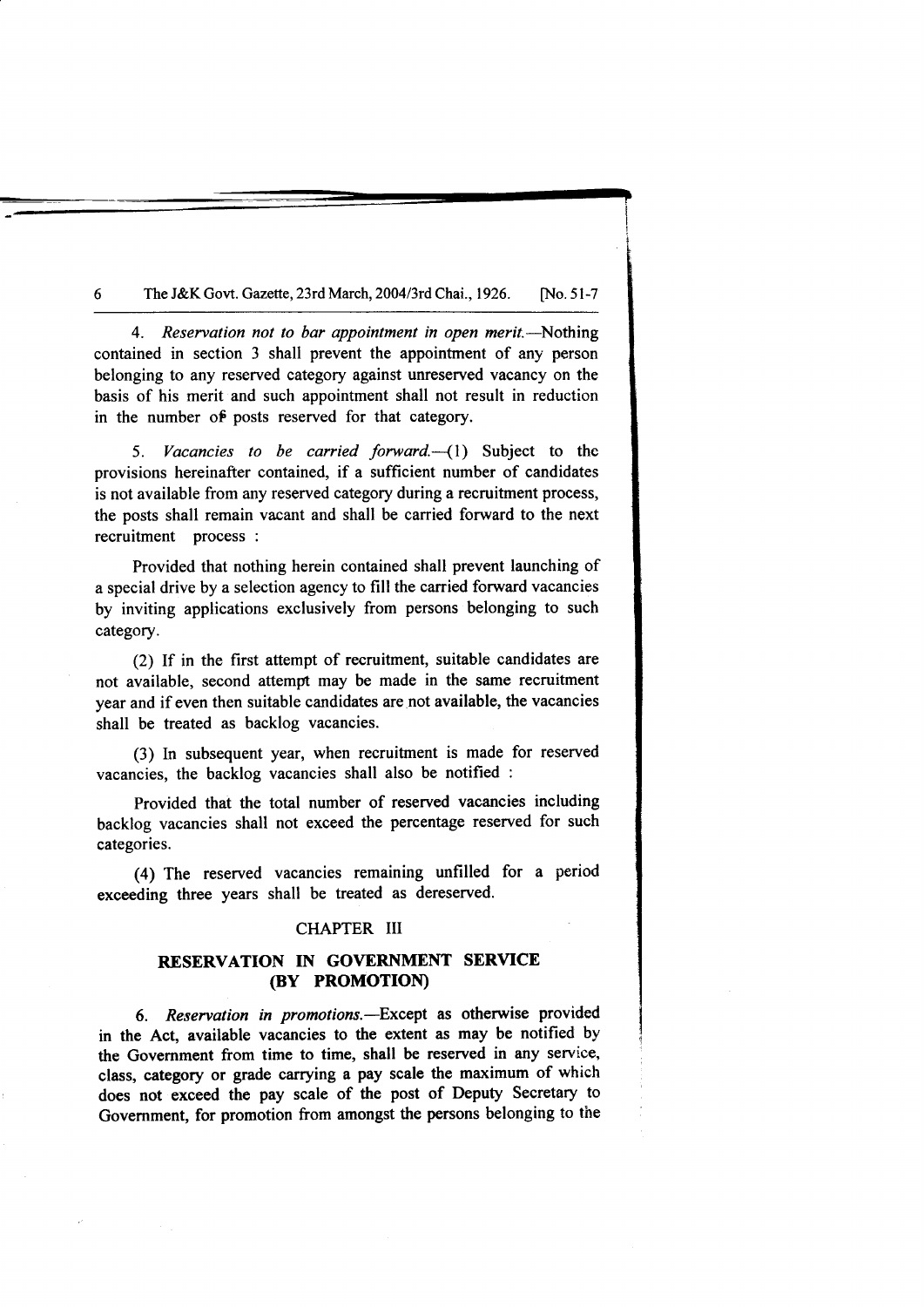# The J&K Govt. Gazette, 23rd March, 2004/3rd Chai., 1926. No. 51-7]

Scheduled Castes, Scheduled Tribes and other socially and educationally backward classes :

 $\overline{7}$ 

Provided that total percentage of reservation shall not exceed 25% of the available vacancies :

Provided further that the Government shall exclude the services and posts, which on account of their nature and skill are such as call for highest level of intelligence, skill and excellence, from the operation of the Act.

7. Assessment of the members of the reserved categories. In filling vacancies by promotion carrying a pay scale the maximum of which exceeds the pay scale specified under section 6, the concerned selection authority shall assess the officers who are members of any reserved category by relaxed standards.

8. Reservation not to bar promotion. Nothing in section 6 shall bar the promotion of a member of any reserved category against the vicancies other than, or in addition to, those reserved for them under he Act, if such member is found to be qualified for such promotion on the basis of his merit and seniority.

# CHAPTER IV

# RESERVATION IN PROFESSIONAL INSTITUTIONS

9. Reservation in professional institutions.-(1) The Government shall reserve seats in the Professional Institutions for candidates belonging to reserved categories and such other classes and entegories as may be notified from time to time :

Provided that the total percentage of reservation shall in no case exceed 50%.

(2) The Government shall prescribe the percentage for each category in admission in the Professional Institutions :

Provided that different percentage may be prescribed for different courses :

Provided further that 50% of the seats in each category including open category for admission to MBBS and BDS, shall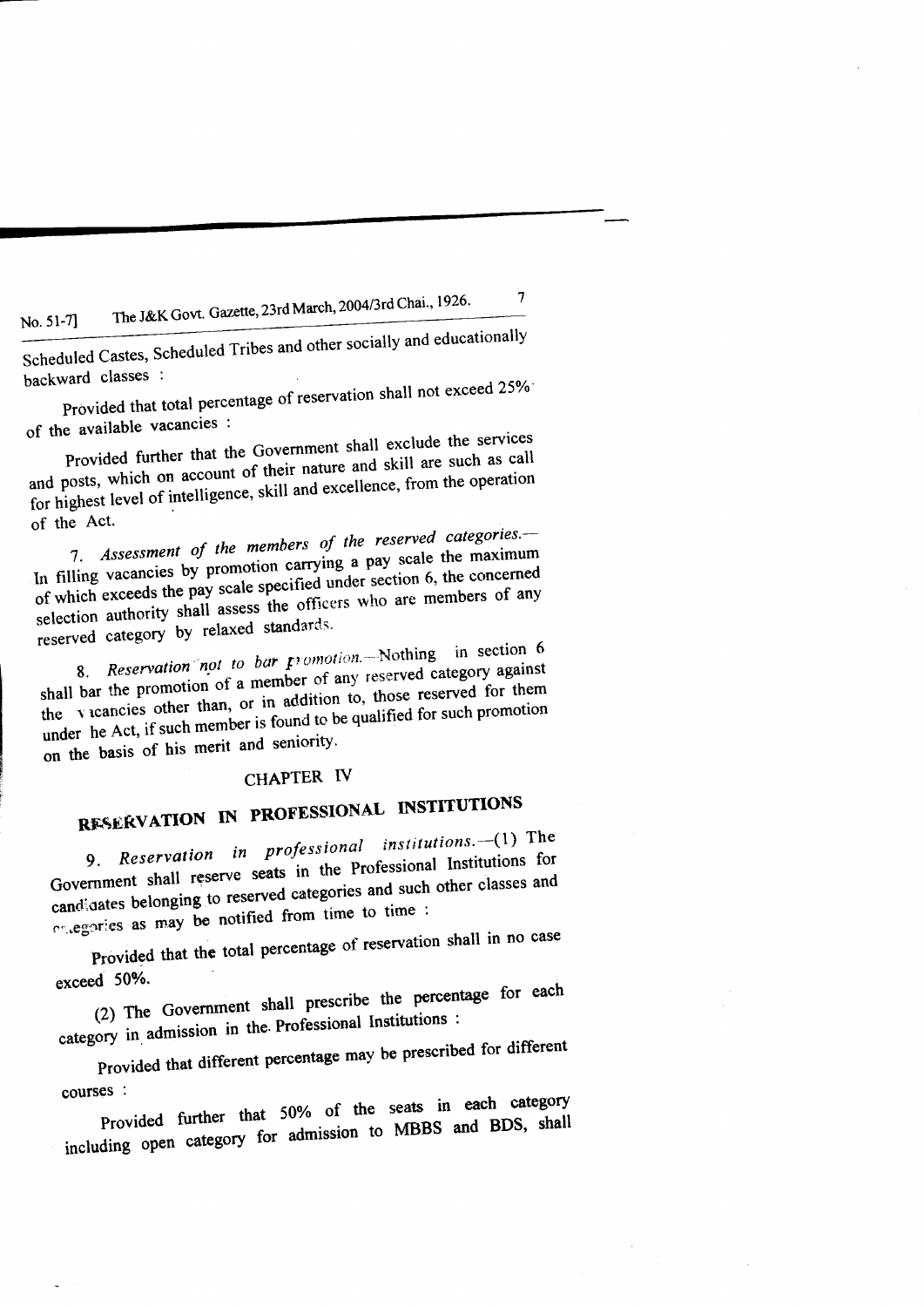8 The J&K Govt. Gazette, 23rd March, 2004/3rd Chai., 1926. [No. 51-7]

be selected from amongst female candidates belonging to such category :

Provided also that the seats in any reserved category, which can not be filled for want of candidates belonging to that category, shall be filled from amongst the candidates belonging to open merit category.

10. Reservation not to bar admission in open merit.—Nothing contained in section 9 shall bar admission of members of the reserved categories against seats other than, or in addition to, those reserved for them under the said section, if such members are found qualified for admission on merit as compared with candidates not belonging to any reserved category.

# **CHAPTER V**

### MISCELLANEOUS

11. Roster.—With a view to giving effect to the reservation provided in the Act, the appointing authority shall maintain a roster in such manner and form as may be prescribed.

12. Preparation of the select list.—The selection agency shall prepare the select list of candidates in such manner and form as may be prescribed.

13. Authority competent to issue certificates.—The Government may, by notification in the Government Gazette, invest any revenue officer, not below the rank of Tehsildar, with'powers to issue certificates in favour of members of the reserved categories:

Provided that in respect of remote and inaccessible areas, the Government may invest any officer of the Revenue Department, not below the rank of Naib-Tehsildar, with such powers.

14. Presentation of application.- A person claiming benefit under the Act shall apply in the prescribed manner to the Competent Authority for grant of a certificate.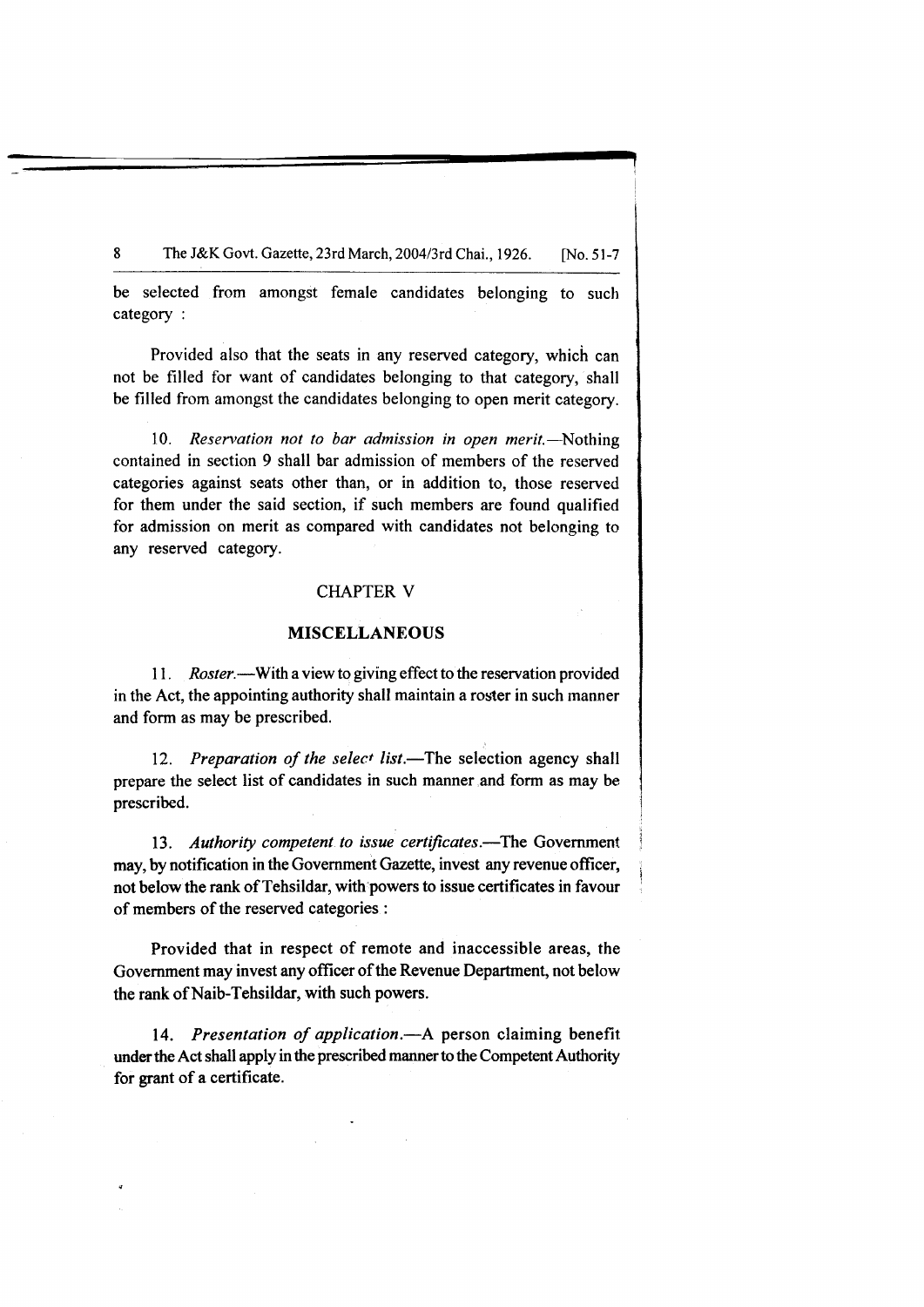### The J&K Govt. Gazette, 23rd March, 2004/3rd Chai., 1926.  $No. 51-71$

Registration and verification. The Competent Authority shall, 15. on receipt of the application,-

(i) immediately record it in a register to be maintained by it and issue to the applicant a receipt to that effect; and

9

(ii) scrutinize the application and conduct enquiries as may be necessary for verification of the details of the application as also with regard to the eligibility of the applicant for the certificate.

16. Issuance of Certificate.-The Competent Authority shall, within fifteen days from the date of the receipt of the application and for reasons to be recorded in writing either accept the application or reject it. On acceptance of the application, the authority shall immediately issue the requisite certificate to the applicant in the prescribed form.

17. Appeals.-(1) Any person aggrieved by an order of the Competent Authority under section 16, may, at any time before the expiry of ninety days from the date of the order, prefer an appeal to-

- (i) Deputy Commissioner, if the order appealed against is passed by an officer below the rank of Deputy Commissioner in his capacity as Competent Authority; or
- (ii) Divisional Commissioner, if the order appealed against is passed by Deputy Commissioner in his capacity as Competent Authority.

(2) The Appellate Authority shall, within 30 days from the date of receipt of the appeal, pass such orders on it as it deems fit:

Provided that no order shall be made against any person without affording him a reasonable opportunity of being heard.

18. Revision.-The Appellate Authority may, suo moto or on an application made to it, call for the records of the proceedings taken, or orders made, by any Competent Authority for purposes of satisfying itself as to the legality or propriety of such proceedings or orders and may pass such orders in reference thereto as it deems fit :

Provided that no order shall be made against any person without affording him a reasonable opportunity of being, heard.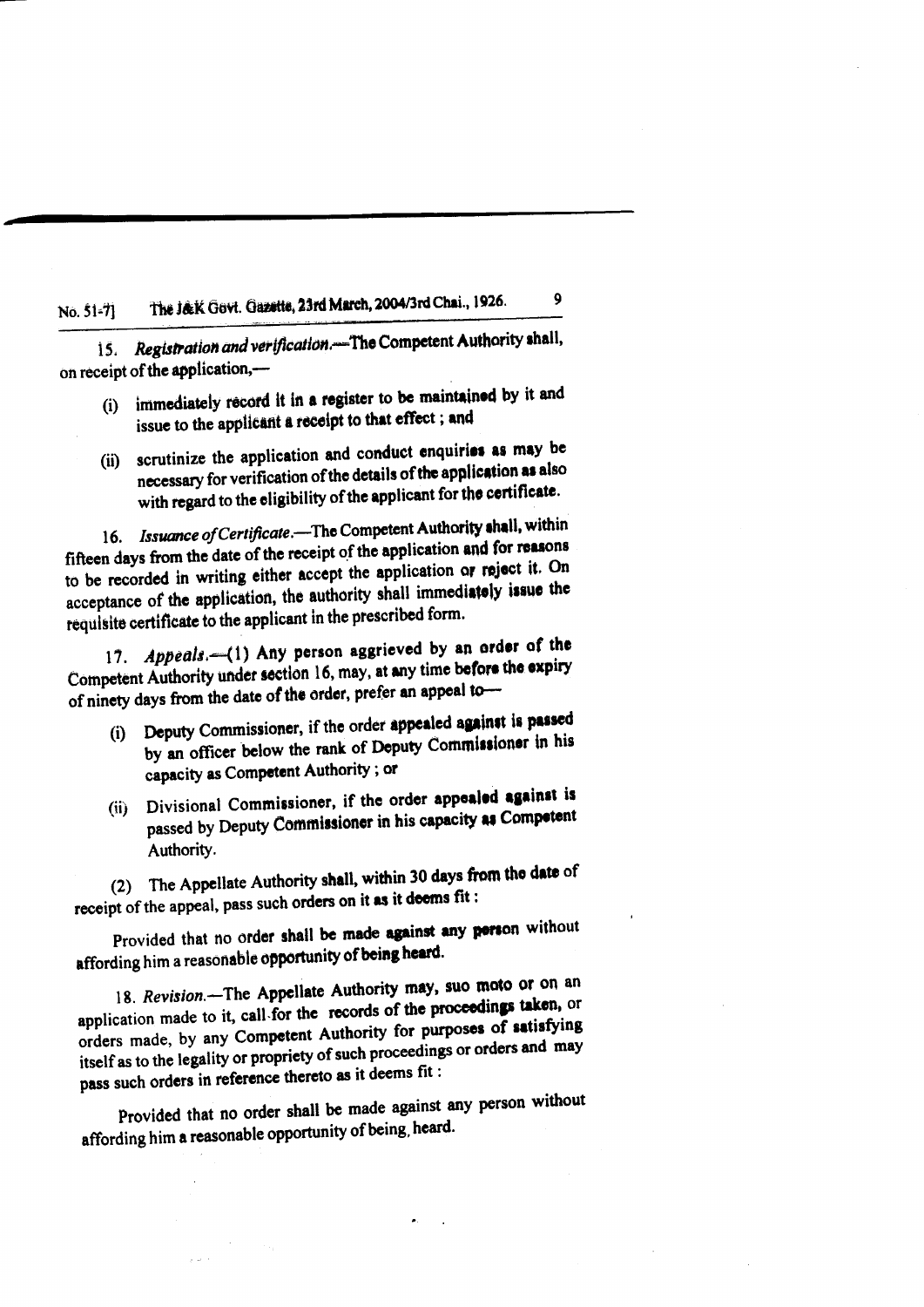The J&K Govt. Gazette, 23rd March, 2004/3rd Chai., 1926. **No. 51-7** 10

19. Choice.—A candidate belonging to more than one category shall be entitled to claim the benefit of reservation in one category only, as per his choice, for appointment or promotion in Government service or admission in Professional Institutions, as the case may be.

20. Monthly statements.—The Competent Authority shall prepare monthly statements of all persons in whose favour certificates have been granted and shall submit the same to the Government.

21. Duplicate certificate.-If a certificate of being member of any of the reserved categories, issued under the Act, is lost, damaged or destroyed and the applicant desires to have a duplicate certificate, the Competent Authority may, after due verification of the genuineness of the applicant's statement, issue within fifteen days from the date of such application, a duplicate certificate recording thereon in block letters the word "Duplicate" or refuse to issue such certificate communicating the reasons of refusal to the applicant.

22. Penalty for contravention of the provisions of the Act.-Any person who obtains a certificate under the Act by misrepresentation, fraud or concealment of any material fact or impersonation shall, in addition to prosecution under the law for the time being in force, be liable to-

(a) cancellation of the certificate and forfeiture of benefit :

(b) removal or dismissal from service; and

 $\overline{d}$ 

 $\sim$  131 (c) fine of not less than rupees ten thousand.

**Brash 23. Framing of rules.** The Government may make rules to give effect to the provisions of the Act. ou naqqa shah

24. Repeal and saving. (1) All rules, notifications and orders corresponding to the provisions of the Act shall, in so far as they are inconsistent with any provision of the Act, stand repealed.

 $(2)$  Notwithstanding such repeated as a set of  $\sim$ The prestical central subsets.

(i) anything done or any action or any order issued under the م و فرن) ( rules, notifications or orders, so repealed, shall be deemed to